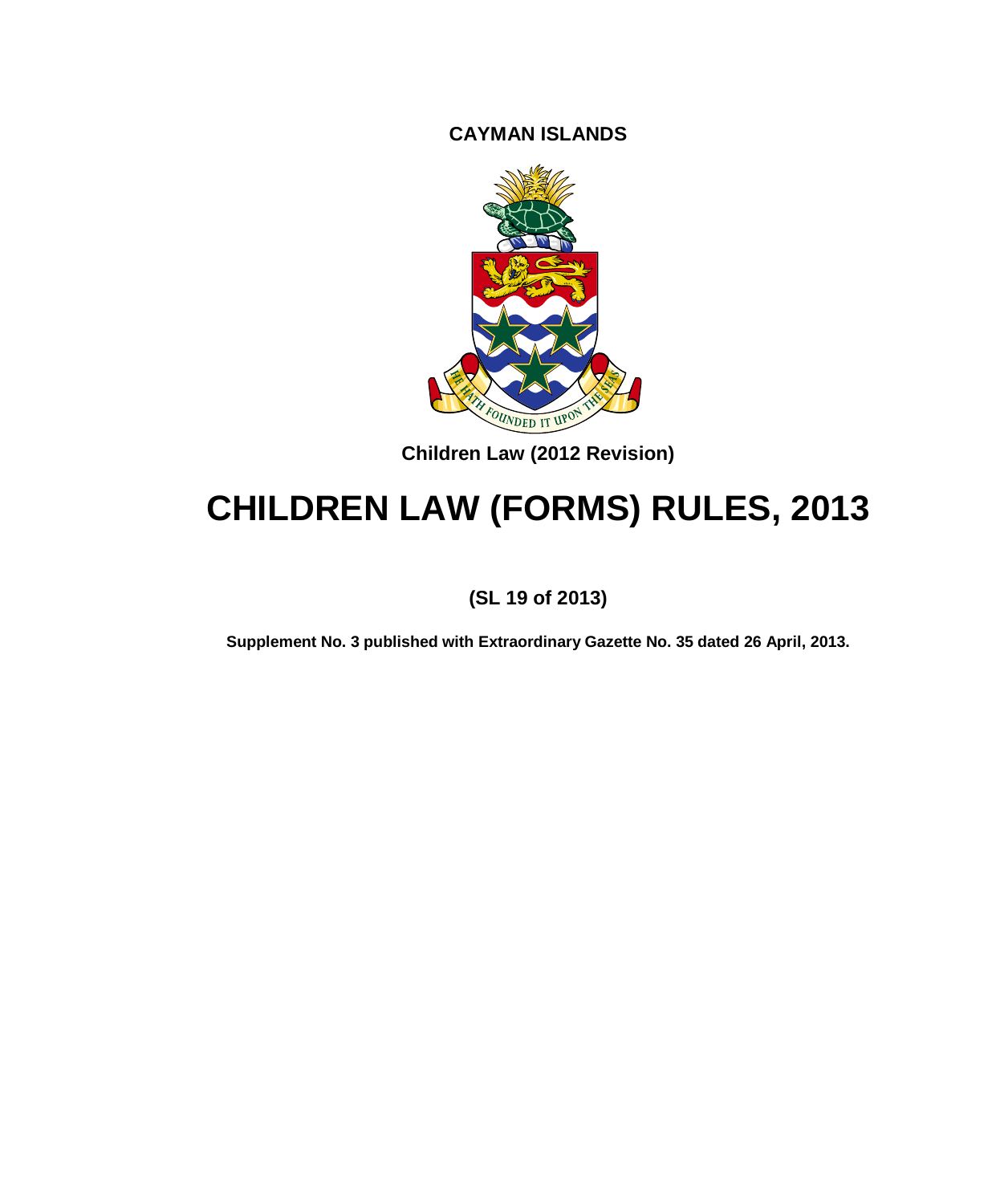## **PUBLISHING DETAILS**

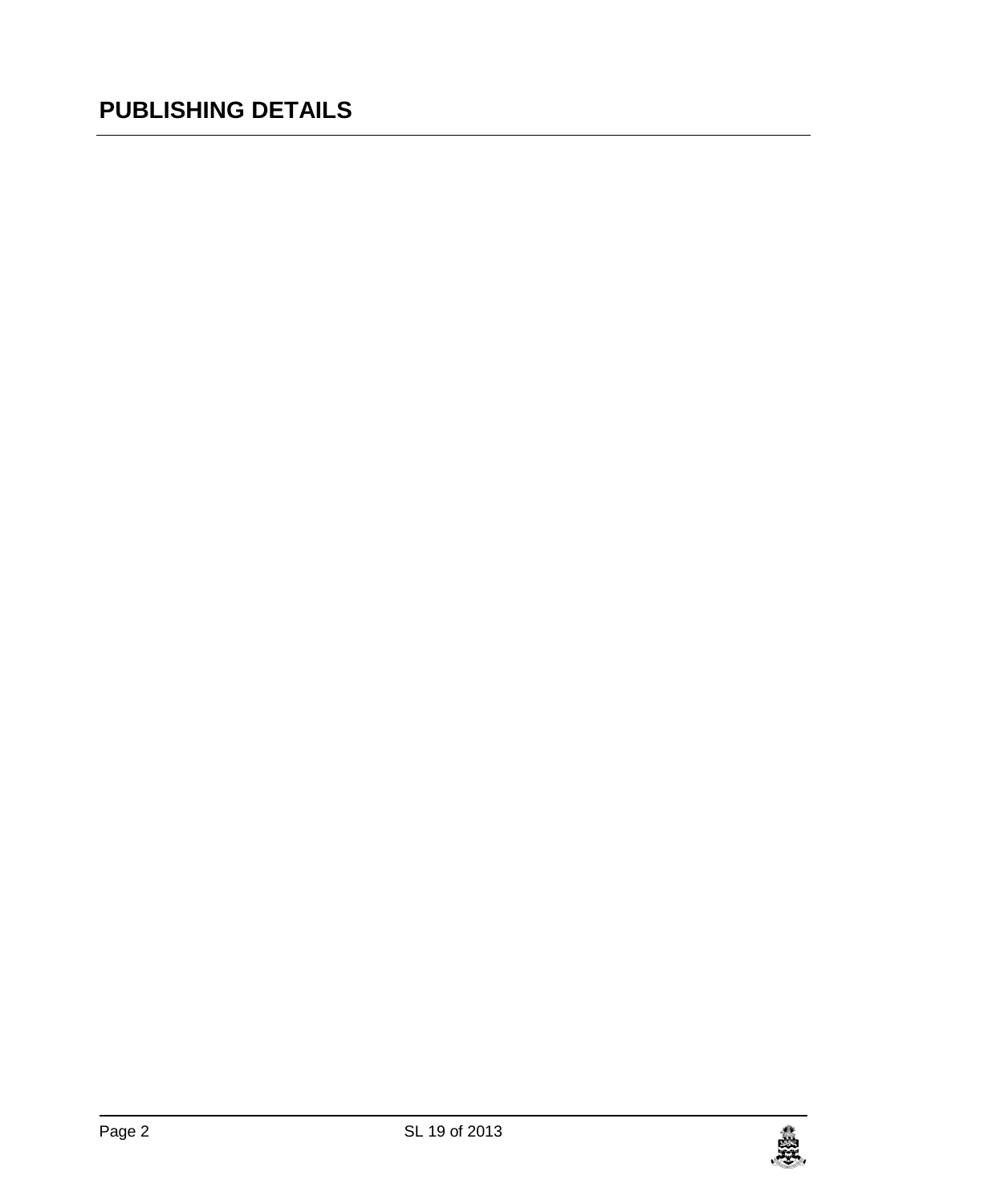### **CAYMAN ISLANDS**



**Children Law (2012 Revision)**

# **CHILDREN LAW (FORMS) RULES, 2013**

**(SL 19 of 2013)**

### **Arrangement of Rules**

|      | <b>INDEX OF FORMS</b> |      |
|------|-----------------------|------|
|      | <b>SCHEDULE</b>       |      |
|      |                       |      |
|      |                       |      |
| Rule |                       | Page |

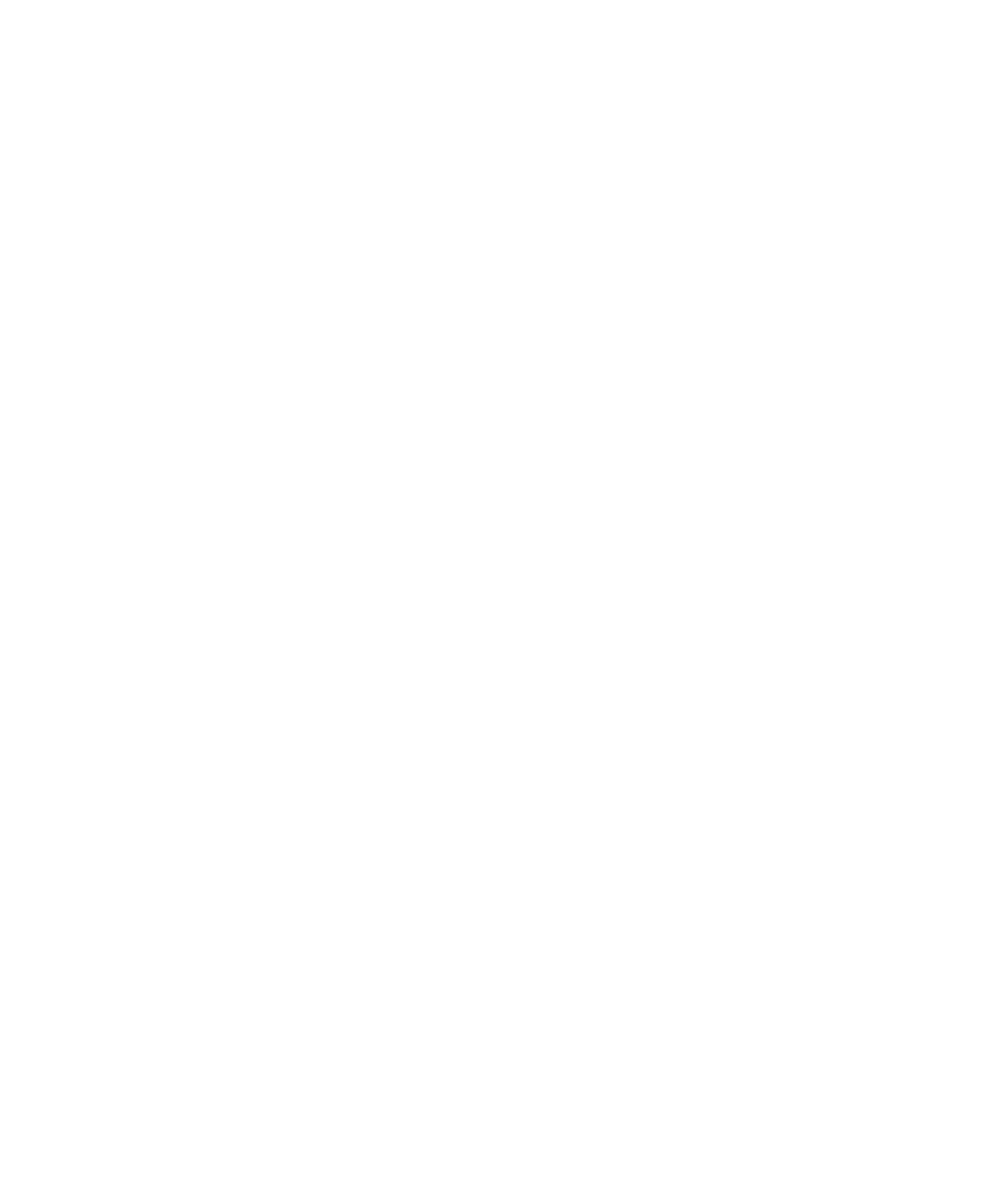### **CAYMAN ISLANDS**



**Children Law (2012 Revision)**

## **CHILDREN LAW (FORMS) RULES, 2013**

**(SL 19 of 2013)**

These Rules are made by the Rules Committee of the Grand Court pursuant to section 86 of the Children Law (2012 Revision)

#### <span id="page-4-0"></span>**1. Citation and interpretation**

- **1**. (1) These Rules shall be cited as the *Children Law* (Forms) Rules, 2013.
	- (2) The forms provided in these Rules shall apply to proceedings arising under the *Children Law* (*2012 Revision*) which are pending or commenced in the court on or after the date of the commencement of these Rules.
	- (3) Words and expressions used in the forms in these Rules which are also used in the *Children Law* (*2012 Revision*), the *Children Law* (Summary Court), Rules, 2013 and the *Children Law* (Grand Court) Rules, 2013 shall have the same meaning as in that Law and those Rules.

#### <span id="page-4-1"></span>**2. Commencement**

**2**. These Rules shall come into force on 29 April, 2013.

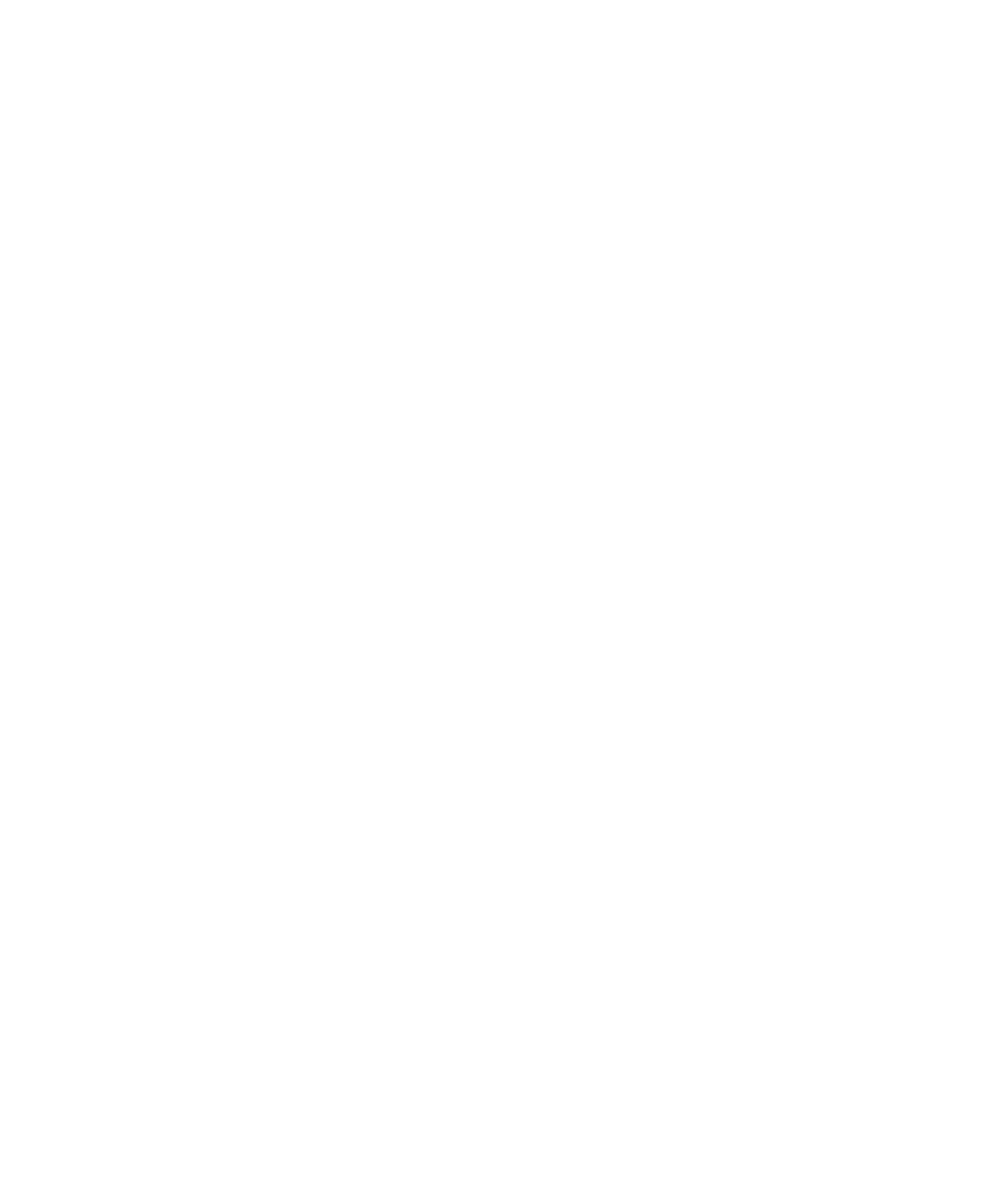### <span id="page-6-0"></span>**SCHEDULE**

### **INDEX OF FORMS**

<span id="page-6-1"></span>Form C1- Application under the Children Law (2012 Revision) for an order other than a care or supervision order

Form C2- Application under the Children Law (2012 Revision) for a care or supervision order

Form C3- Application for leave to commence proceedings; for an order or directions in existing Children Law proceedings; to be joined as, or cease to be, a party in existing Children Law proceedings

Form C4- Notice of Proceedings- Hearing or Directions Appointment- notice to party

Form C5- Notice of Proceedings- Hearing or Directions Appointment- notice to person other than party

Form C6- Acknowledgement

Form C7- Confidential address form

Form C8- Statement of service

Form C9- Supplement for an application for financial provision for a child or variation of financial provision for a child

Form C10- Statement of means

Form C11- Supplement for an application for an emergency protection order

Form C12- Supplement for an application for a warrant to assist a person authorised by an Emergency Protection Order

Form C13- Supplement for an application for a care or supervision order

Form C 14- Supplement for an application for Department to refuse contact with a child in care

Form C15- Supplement for an application for contact with a child in care

Form C16- Supplement for an application for a child assessment order

Form C17- Supplement for an application for an education supervision order

Form C18- Supplement for an extension of an education supervision order

Form C19- Supplement for an application for a recovery order

Form C20- Application for warrant for assistance Form C21- Supplement for an application for an order to hold a child in secure accommodation

Form C22- Order; Direction

Form C23- Record of hearing

Form C24- Order for emergency protection

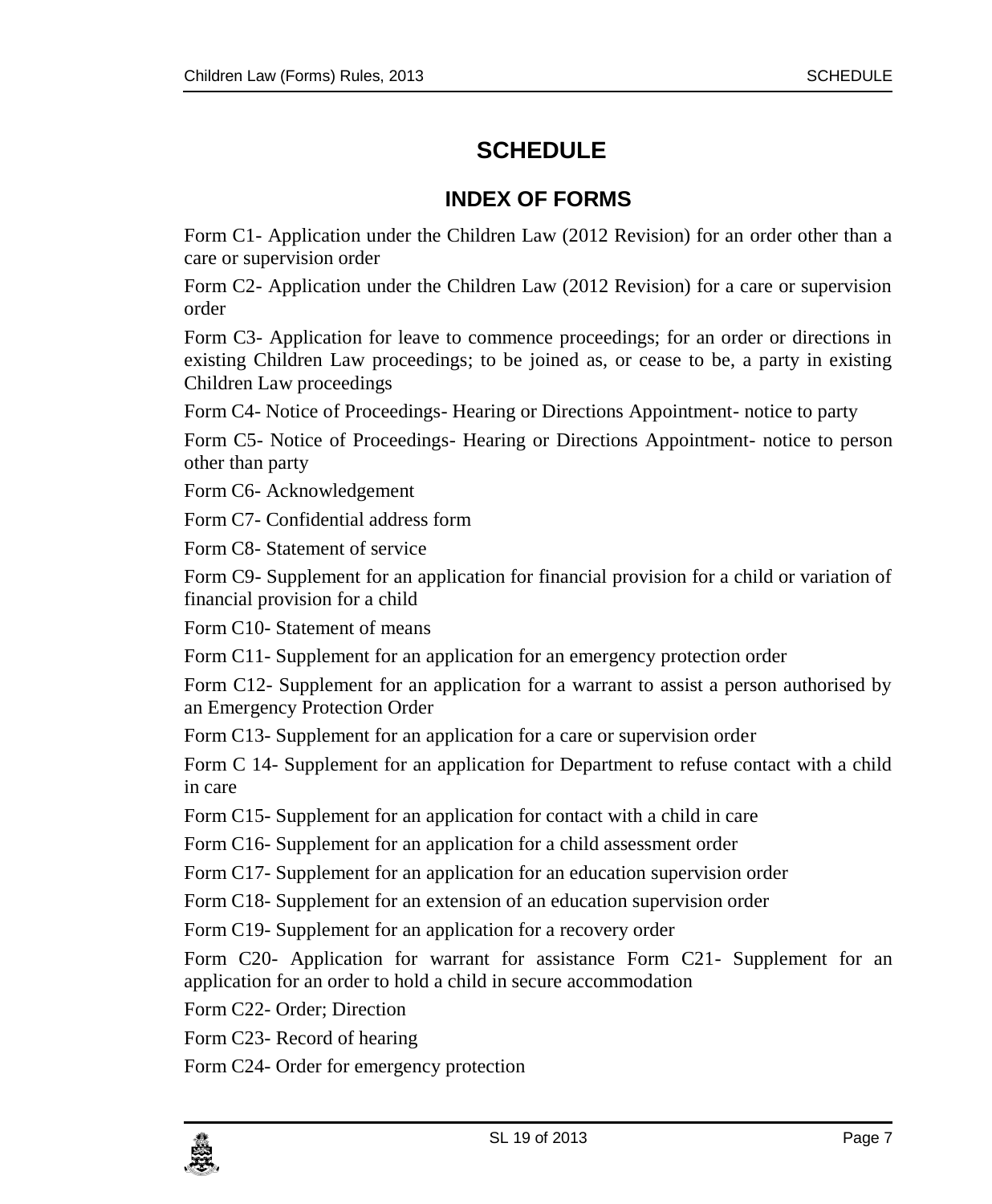Form C25- Order for variation of an Emergency Protection Order; for extension of an Emergency Protection Order; for discharge of an Emergency Protection Order

Form C26- Warrant to assist a person authorised by an Emergency Protection Order

Form C27- Order granting authority to keep a child in secure accommodation

Form C28- Order granting authority to search for another child

Form C29- Warrant to assist a person to gain access to a children or entry to premises

Form C30- Order for recovery of a child

Form C31- Care order; discharge of a care order

Form C32- Interim care order

Form C33- Order for contact with a child in care; granting authority to refuse contact with a child in care

Form C34- Supervision order; interim supervision order

Form C35- Substitution of a Supervision Order for a Care Order; discharge or variation of a Supervision Order; extension of a Supervision Order

Form C36- Education supervision order

Form C37- Discharge of an education order; extension of an education supervision order

Form C38- Child assessment order

Form C39- Direction to undertake an investigation under section 39

Form C40- Family assistance order

Form C41- Residence order; Contact order; Specific Issue order; Prohibited Steps Order

Form C42- Order granting leave to change the surname by which a child is known; granting leave to remove child from the Cayman Islands

Form C43- Parental responsibility order; termination of parental responsibility order Form C44- Order relating to appointment of a guardian ad litem; to termination of the appointment of a guardian ad litem

Form C45- Order relating to refusal to appoint a guardian ad litem

Form C46- Order relating to appointment of an attorney-at-law for a child[ren]

Form C47- Order relating to termination of the appointment of an attorney-at-law for child[ren]

Form C48- Order relating to refusal of the appointment of an attorney-at-law for child[ren]

Form C49- Order relating to transfer of proceedings to the [Grand Court]; [Summary Court]

Form C50- Certificate relating to refusal to transfer proceedings

Form C51- Application for order concerning registration of a child-minder or provider of day care

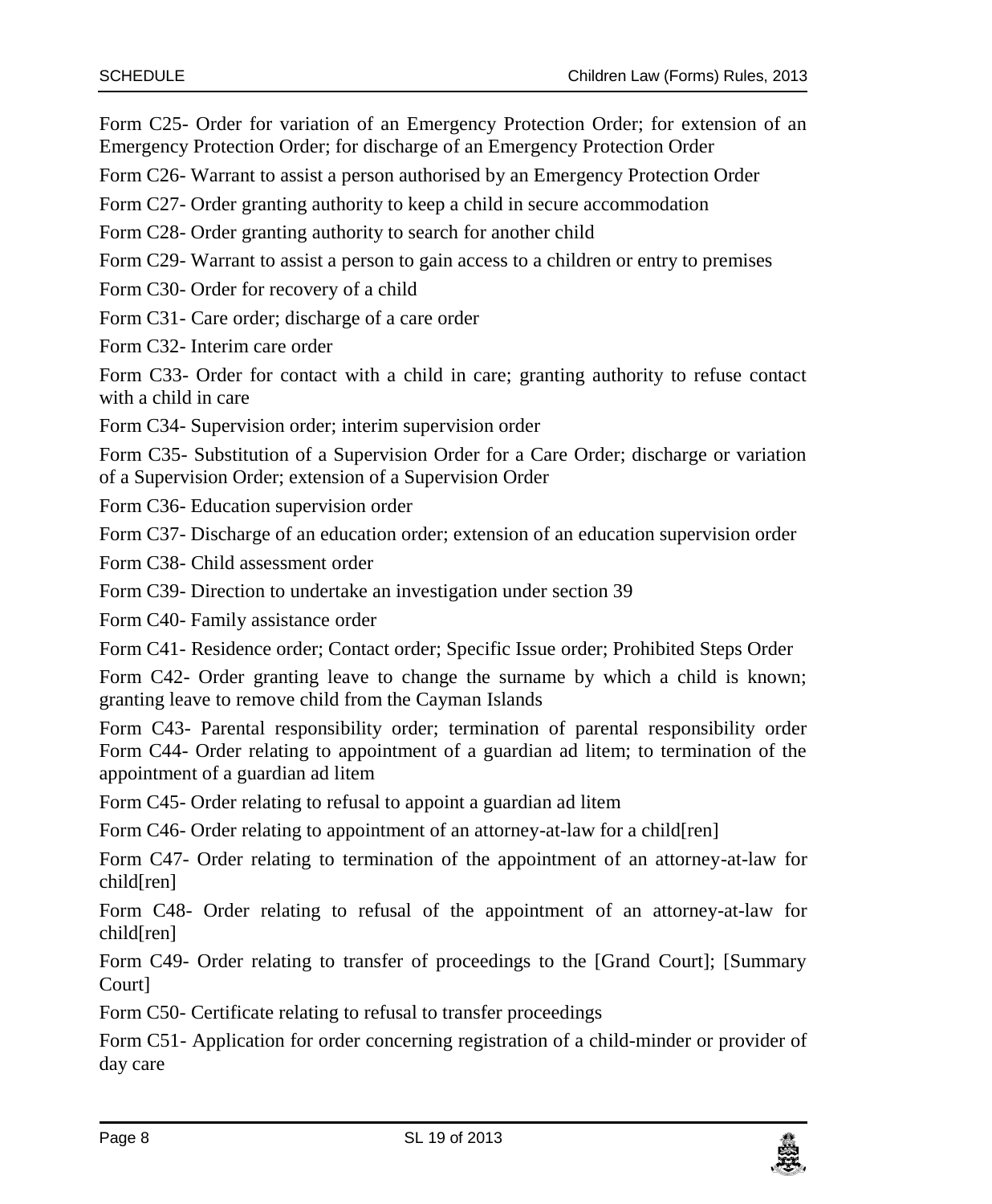Form C52- Order relating to cancellation of the registration of a child-minder or a provider of day care; to removal, variation or imposition of a requirement on a childminder or a provider of day care